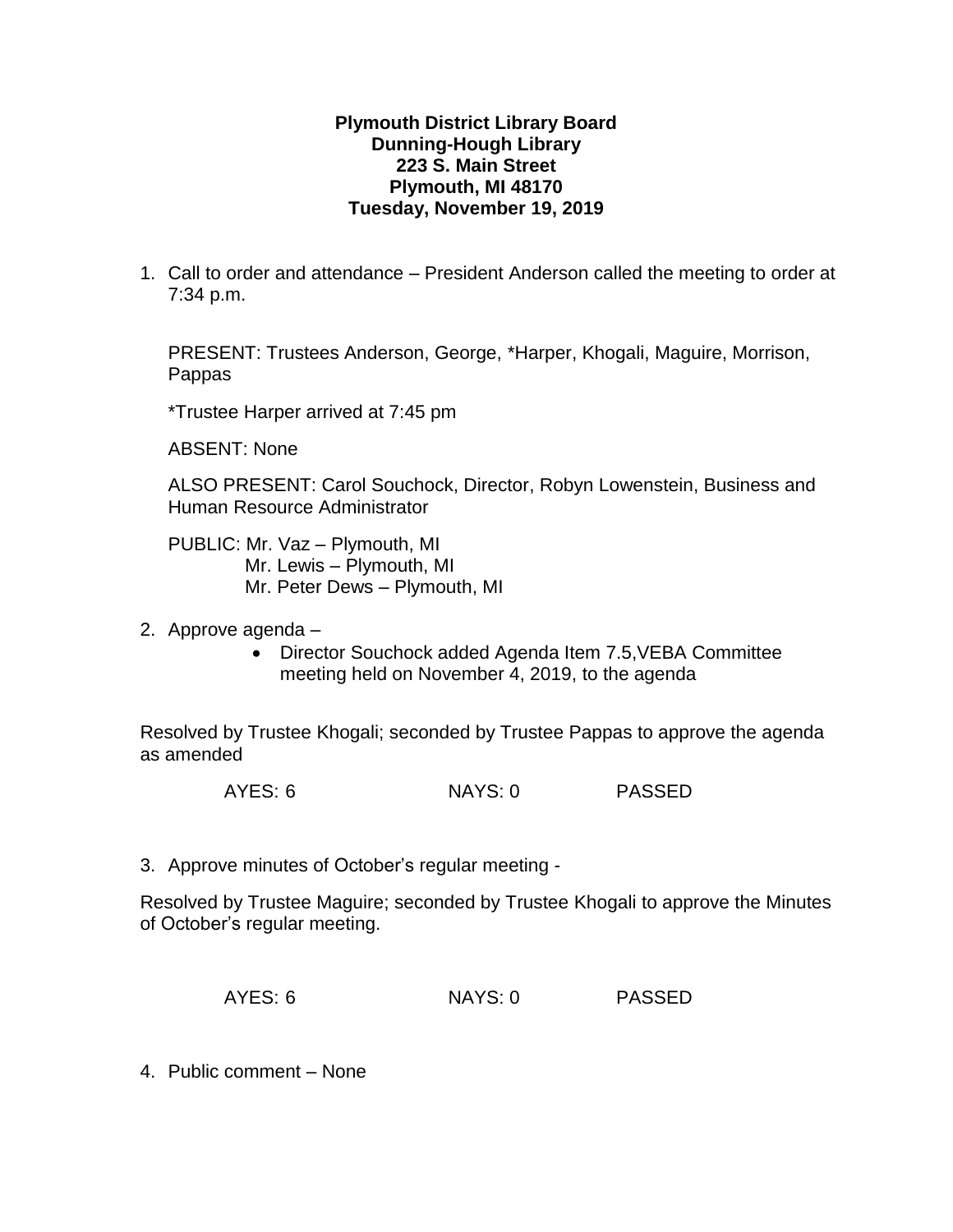DLB Meeting 11/19/2019 Page 2

- 5. Financial report and list of October's bills
	- Director Souchock mentioned Penal Fines for this year came in much lower than expected. The judges may be channeling the funds more toward the courts and less toward libraries due to changes in how the fines are categorized. Trustee Khogali asked what this means for 2019's budget. Director Souchock stated revenue will come in lower by \$45,000 but will be offset by the PPT revenue of \$200,000
	- Director Souchock stated some of the large project costs included in 2019's budget will be coming in soon. These projects include the security fob updates and replacing the large fixtures located at the top of the stairs

Resolved by Trustee Maguire; seconded by Trustee Khogali to accept the financial report.

AYES: 6 NAYS: 0 PASSED

Resolved by Trustee Maguire; seconded by Trustee Khogali to approve for payment check numbers 28633 through 28732 and October's payroll and retirement transfers and monthly interest notices.

AYES: 6 NAYS: 0 PASSED

- 6. Librarians' Report
	- The Maker Table, funded by the Plymouth Colonial Club, has arrived and is located in the Teen Area. Plymouth Colonial Kiwanis Club has been funding most of the new furniture and technology in the Teen Area for the past five years
	- The Michigan Enhancement Grant, funded through the State of Michigan's Economic Development Corp., purchased all computers and software for the Computer Lab. Network Infrastructure upgrades were also funded by this grant. There was a need for the upgrade to support students at local high schools, the College for Creative Studies, entrepreneurs, and small businesses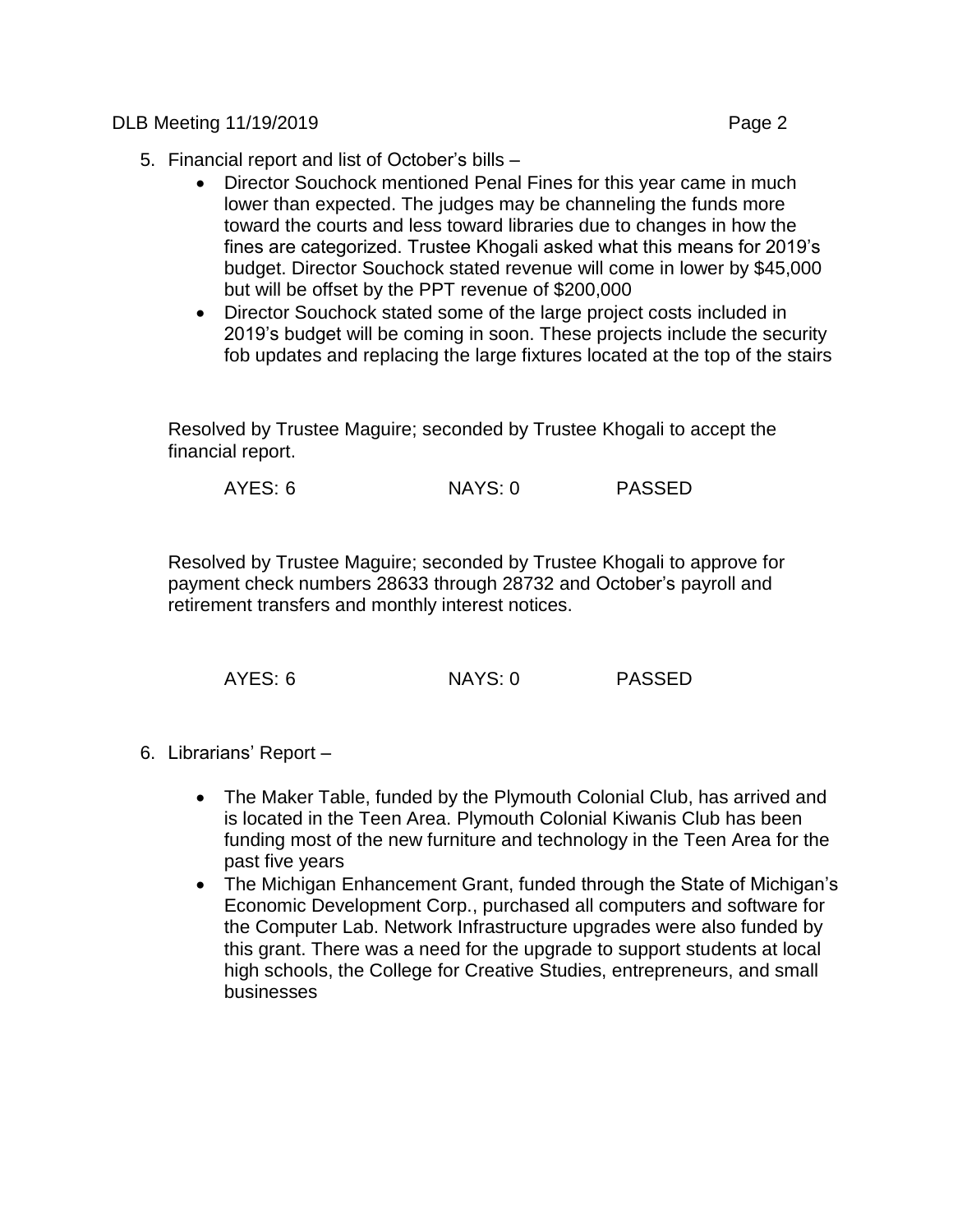## DLB Meeting 11/19/2019 Page 3

- The Library's Creative Open House event will be held this Saturday from 11 – 2. Director Souchock passed out a press release that was sent out last week promoting the event. There will be Photoshop demonstrations headed by Jessica, a former Page at the Library and a graduate of the College for Creative Studies. Trustee Harper asked if old videos and cassettes could be converted onto flash drives. Director Souchock said the system is capable of doing this but would require the players. It may be something to pursue in the future
- The Director is working on an article to be placed in the December newsletter focusing on how the Library is financed and informing patrons about previous milleages
- $\bullet$  December 9<sup>th</sup> was set for the next Personnel meeting
- Someone ran over one of the handicapped signs in the parking lot. The Library will be filing an insurance claim due to the expected high costs of repairs
- The movie, "Plymouth, Michigan: A Rich History", a documentary, is currently playing at Penn Theatre. At least three of the Library's employees' names are given in the film's credits
- 6.1 Trustee Reports None
- 7. Committee Reports
	- 7.1 Building Committee No October Meeting
	- 7.2 Personnel Committee Meeting held October15, 2019
		- Trustee Harper said they talked about the pay structure
		- Trustee Harper spoke about the history of how benefits have been set up; how the Library has been offering premium salaries to attract good people and if that trend should be continued given the Library's financial constraints
		- Director Souchock shared information about the MERS conference she attended, as did Trustee Maguire. Trustee Harper said about 64% of municipalities represented in MERS have their employees contribute something to their MERS retirement. At the next meeting, MERS will give its input regarding MERS plans for other libraries. The Detroit Suburban Round Table, which is comprised of Library Directors from the Southeast Michigan area, survey results will be made available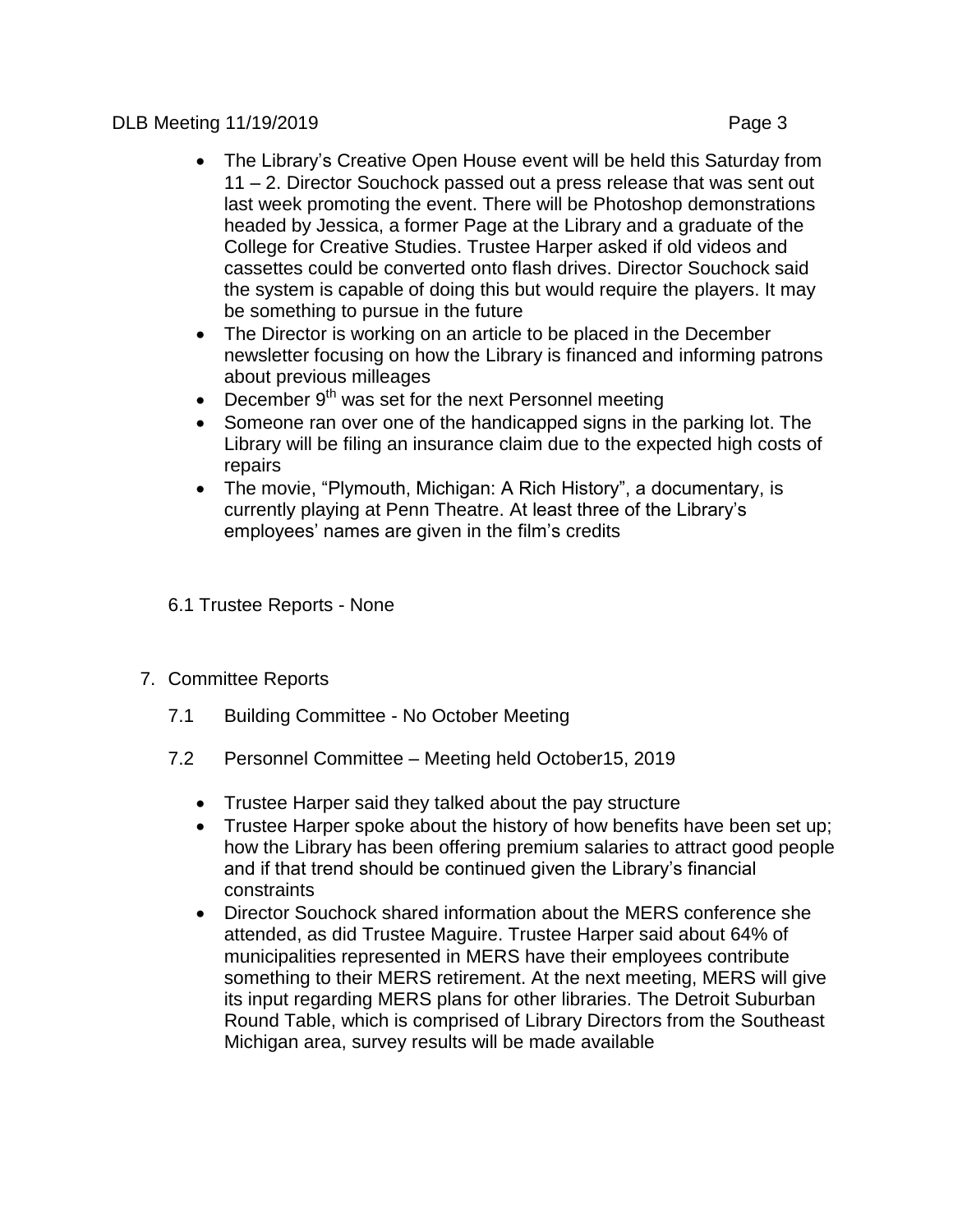- 7.3 Goals Committee No October Meeting
- 7.4 Finance Committee No October Meeting
- 7.5 VEBA Committee Meeting held November 4, 2019
	- Director Souchock stated the Library has asked for a new investment representative, who has VEBA experience. The Library needs someone who will customize investments to best meet the Library's financial needs

# 8. Old Business –

- 8.1 Irrigation Updates Plumbing
	- The challenges of separating the Library's irrigation system from the City of Plymouth's were previously discussed. Since the City of Plymouth does not currently have any plans to resolve the issue long term, the Board has instructed Director Souchock to move forward with getting proposals to isolate the Library's system from the City of Plymouth's.
	- There are two parts to the solution. The first part is the plumbing upgrades, which would take place this December 2019. The second part, taking place in 2020, is the irrigation part
	- Director Souchock went over the logistics of upgrading the plumbing system. The Library received three (3) proposals – Horton, Genson's, and Danbosie. Gerson's was the low bid

Resolved by Trustee Maguire, seconded by Trustee Harper, to approve the upgrading of our irrigation plumbing for \$9,000 and the associated budget adjustment of \$9,000

### ROLL CALL:

AYES: Trustees Anderson, George, Harper, Khogali, Maguire, Morrison, Pappas 7 NAYS:  $\qquad \qquad \qquad 0$ ABSENT: 0

RESOLUTION DECLARED: PASSED